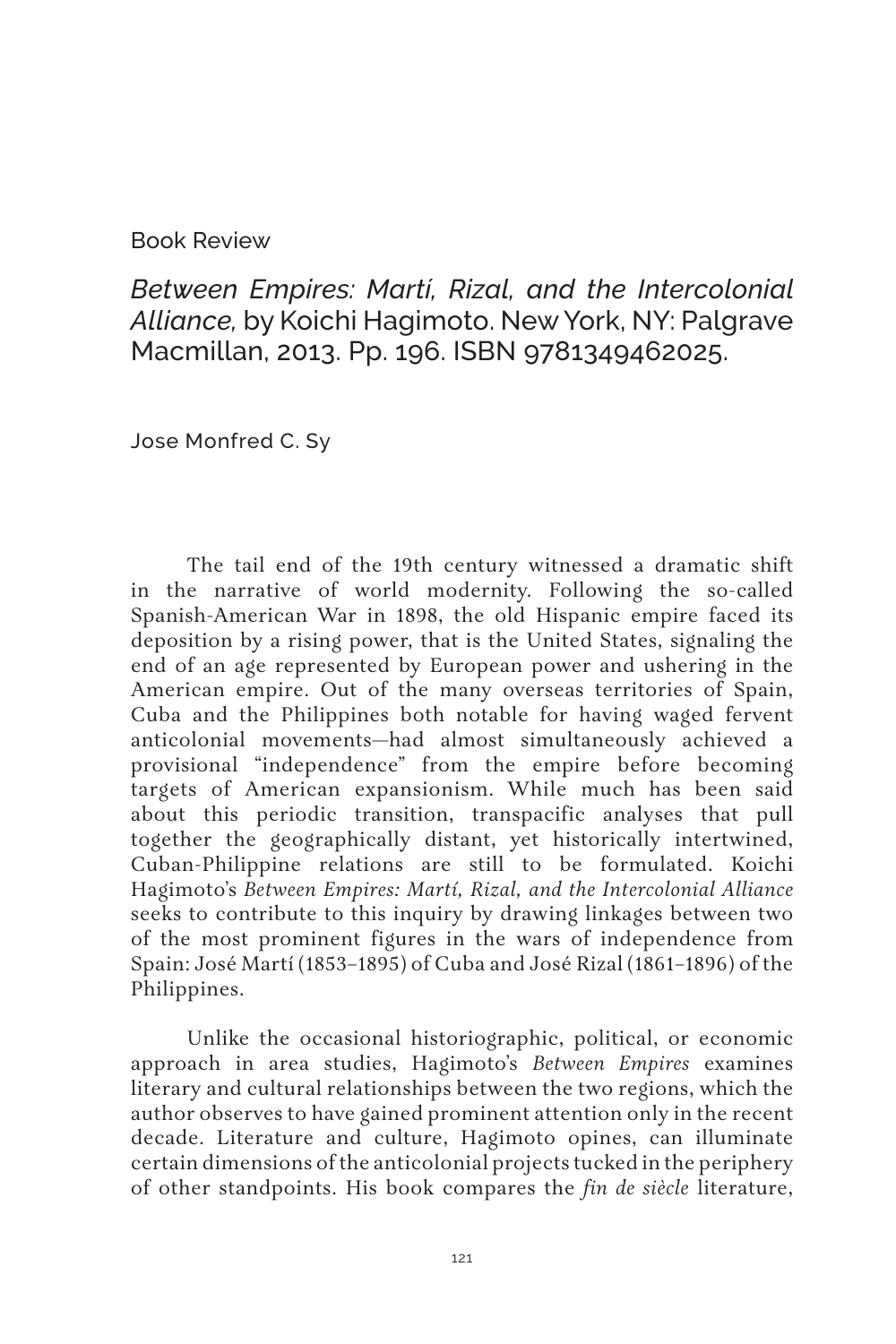figurations, and even the veneration of nationalists Martí and Rizal, whose lives and works are key in the cross-cutting histories of antiimperialism. While some scholars have already noted the connection between the two heroic figures, their unashamedly anti-imperial texts have yet to be explored until *Between Empires*. Here, Hagimoto contends that Cubans and Filipinos, both sandwiched between empires at that time, "shared certain political ideologies and struggles, and Martí and Rizal were the very engine of these struggles in their respective countries" (p. 5), forming a very novel transhistorical and transgeographical relationship best abbreviated by the concept of an "intercolonial alliance" against Spain and the United States in the late 19th century. Resolute with the possibility of an inadvertent alliance, *Between Empires* unearths the similarities and differences in Martí's and Rizal's writings, which, to the author, seem to anchor nationalism to anti-imperialism. Bolstered with historical documents, the book wraps its head around the deployment of the two figures' ideas as an articulation of protest, laying the conditions for "a cross-cultural, transoceanic form of alliance against imperial domination" (p. 2).

What are now known as Cuba and the Philippines are similar not only in being colonial enterprises but also as parcels of a national project for Spain. During the 16th century, both Cuba and the Philippines inaugurated the development of the Galeón de Manila, an oceanic, transpacific trade system that would be the first to reach Acapulco, Mexico from Manila, Philippines. Indeed, Spanish interests over such territories lie in the establishment (or enforcement) of commercial and authoritative power behind a veneer of spiritual consolidation of Catholicism. Preceded by the unsuccessful Ten Years' War (1868–1878), Martí's War of Independence (1895–1898)—a thirty-year revolutionary moment—represents the zenith of Cuban nationalism in the 19th century. On the other hand, Rizal's politics, to the author, is best understood in its castigation of the influential Catholic Church, an indispensable characteristic of Spanish imperialism, with its imposition of excessive tariffs, tribute, and forced labor. Numerous revolts, some inspired by Rizal's anti-friar campaign, emerged out of public discontent. Many have noted the ambiguity of Rizal's political stance that may differ from the 19th century Philippine nationalist movement partly inspired by his writing. This is not so dissimilar to the context of Cuba, whose revolution was defined by "conflict, not consensus." Sister colonies in the Caribbean and in Southeast Asia demonstrated a diversity of political thinking during the 19th century.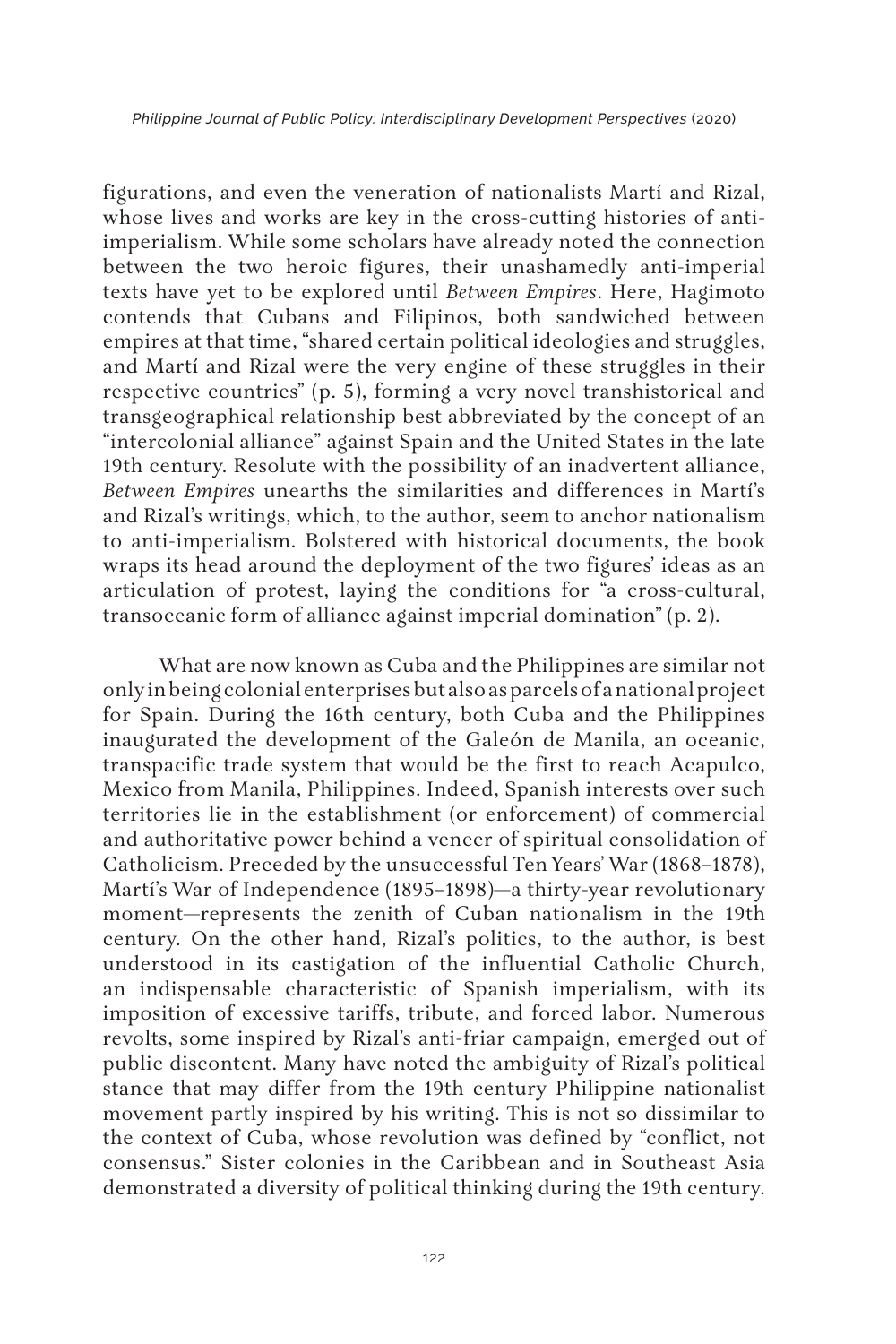To Hagimoto, while there is no direct and formal correspondence between the Cuban and Filipino anticolonial projects, their tenuous linkages draw scholarly fascination at two levels:

First, the Cuban and Filipino independence movements were liberal in nature, but with a dimension of social protest that spoke to the expansion of modern imperialism in the form of capitalism. Second, coming at the cusp of the twentieth century, these movements preceded the contemporary notion of anti-imperial collaboration that would reach its climax with the Bandung Conference of non-aligned nations in 1955. (p. 6)

Hagimoto ties the two observations to assert that a transnational form of anti-imperialism has already existed almost half a century before the ossification of a "Third World" concept, which is today iterated by what we call the "Global South." For the author, these serendipitous parallels only realize a specter of transpacific collective consciousness—an intercolonial alliance, so to speak.

As far as current historical evidence shows, there is no direct correspondence between Martí and Rizal. Still, Hagimoto insists on what could only be described as a *spectral* relationship between the two:

Despite their different political positions, both men were killed by the Spaniards within just 19 months of each other: Martí died in the battlefield, while Rizal was accused of inciting a rebellion he did not support and was executed by Spanish authorities. After their deaths, they became iconic figures of nationalism and anti-imperial resistance in their respective countries. Today they remain at the epicenter of Cuban and Filipino national hagiography, often regarded as apostles, heroes, prophets, redeemers, and saints (there is even a religious cult in the Philippines that believes in the divinity of Rizal). (p. 3)

The similarities between the two are, as the author fancies, "ghostly." The two never met face-to-face despite the overlaps in their stories. Moreover, their untimely deaths at the turn of the century only bolstered the deployment of their political thoughts. Martí's and Rizal's "haunting" in Cuba and the Philippines, respectively, can be perceived to this day, as both continue to be celebrated in holidays,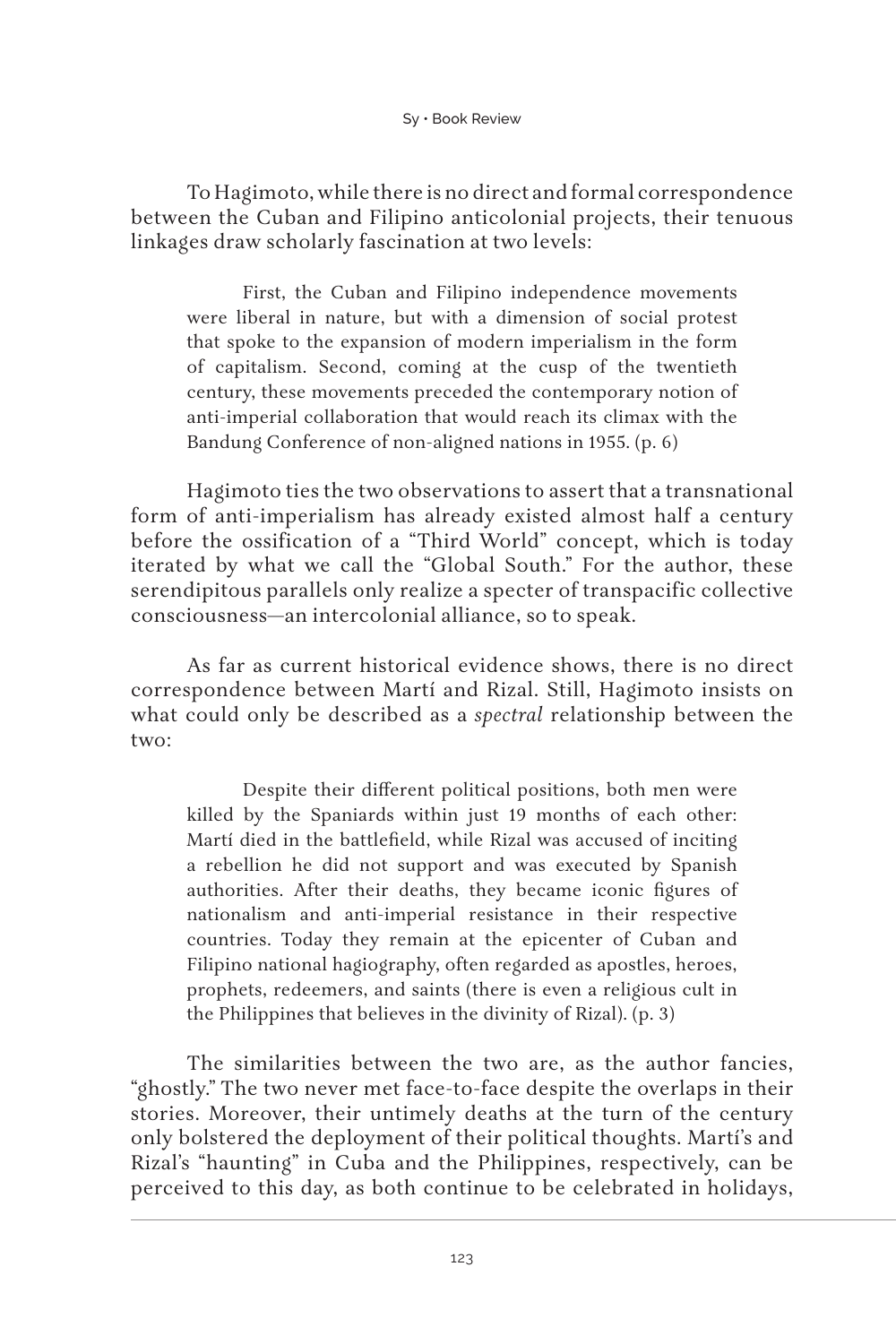*Philippine Journal of Public Policy: Interdisciplinary Development Perspectives* (2020)

appear on postcards, stamps, and currency, and even lend their names to streets and buildings.

The novel—and clearly provocative—notion of a transhistorical and transgeographical alliance asks us to go beyond the framework of the nation to examine better cross-colonial politics and forms of protests. Off the bat, Hagimoto cautions us that his use of an "alliance" is not a suggestion of a tangible coalition between Cuban revolutionaries and Filipino nationalists. Instead, *Between Empires* contends that we understand these equivalences as an alliance to raise the possibility of collective consciousness among the colonized, a truly bold position given the milieu. The concept of an intercolonial alliance resonated well with Benedict Anderson's (2005, 3) idea of an early globalization, hinting at the potential link between the two territories. However, when Anderson anchors this link on the possible correspondence between Filipinos exiled in Europe and Cuban revolutionaries, he does not elucidate connections between the two Spanish colonies—a task *Between Empires* takes upon itself.

An imaginative assertion necessitates an equally novel method. As such, Hagimoto oscillates from a comparative analysis of anticolonial writings to commenting on Martí's and Rizal's influence to their respective nation's nationalist/anti-imperialist movements. The author trusts that writing, as a discursive practice, allows these authors to express their politics and concerns not only about their historical present, but also about the future of Cuba and the Philippines in diverse ways.

Chapters 1 to 3 articulate the intercolonial alliance through a sample of Martí and Rizal literary production.

Chapter 1 explores Martí's *Lucía Jerez* (1885) and Rizal's *Noli me tangere* (1887), two important novels that distill anticolonial sentiments. Written around the same time, *Lucía* and *Noli* as Hagimoto suggests, dramatize the colonial agenda through the use of melodrama and the reversal of gender relations inherent within the genre. Here, Hagimoto argues that the plethora of female and male characters and the reversal of expectations regarding them inflect symbolic interactions between imperial powers and the conditions of resistance.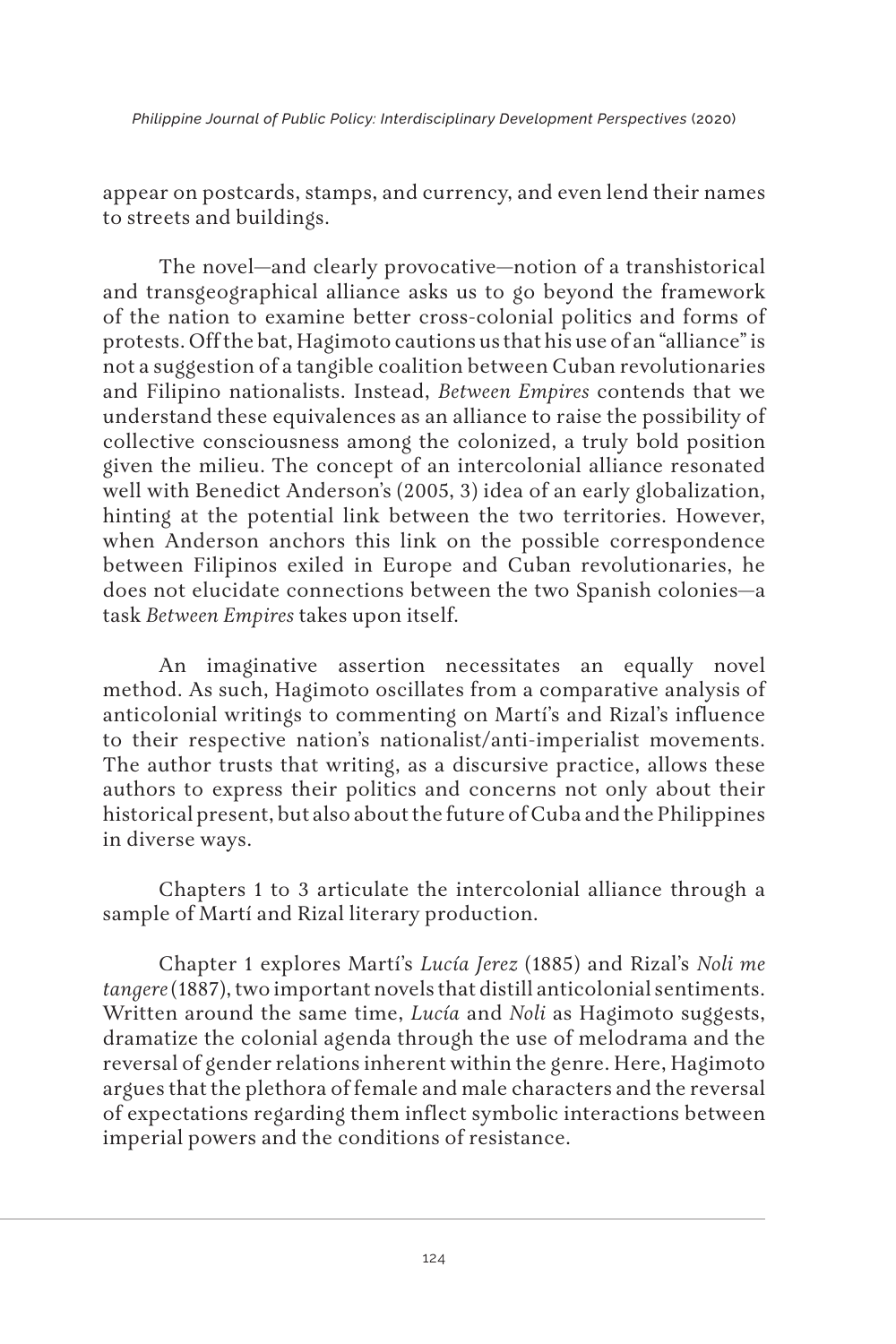Chapter 2 moves away from genre fiction and gravitates toward the political essay. Hagimoto compare Martí's "Manifiesto de Montecristi" (Montecristi Manifesto, 1895) and Rizal's "Filipinas dentro de cien años" (Philippines within One Hundred Years, 1889– 1890). The chapter examines how these manifestos imagine national solidarity as a subversive response to Spanish colonialism. While the two texts have been conscripted as historical sources in other studies, Hagimoto moors his arguments to theatricality as a technique of creating a fictional reality in the context of nationalism. These "necessary fictions," as others have called it, construct the ideal future subject, a Cuban "people" and a Filipino "race."

Chapter 3 turns its attention to Martí's and Rizal's comments on the United States. The chapter primarily explores how they appropriate and translate facets of American society into the Cuban and Philippine contexts. Hagimoto reminds us that Martí spent almost 15 years in the country he viewed as a monster. Whereas, Rizal only visited the upcoming empire briefly in 1888, an interaction that Hagimoto holds no less important than Martí's. The chapter unfolds by investigating a series of writings, such as Martí's "Emerson" (1882); "El terremoto de Charleston" (The Charleston Earthquake, 1886); and "Nuestra América" (Our America, 1891), and Rizal's *El filibusterismo* (*The Subversion*, 1891). Here, Hagimoto identifies symbolic representations inspired by interactions with the United States—that strategically reflect the defiant gestures of Cuba and the Philippines.

The final chapter of the book wraps up the copious series of analyses by leaving the symbolic dialogue between Martí's and Rizal's writings for a moment to focus on the exchange of personal correspondence and journal articles between 1896 and 1898 by figures influenced by the two. Here, Hagimoto reads Mariano Ponce's *Cartas sobre la revolución* (*Letters on the Revolution*, 1897–1900) as well as the journals *La República Cubana* (*The Cuban Republic*, 1896–1897) and La Solidaridad (*The Solidarity*, 1889–1895), further broaching the historical interplay between the Caribbean and Southeast Asia. Hagimoto firmly asserts that Martí's and Rizal's writings established the foundation for a cross-colonial relationship at the turn of the century, one that is articulated by the abovementioned texts, indicating an awareness of a shared (colonial) enemy across the globe. From the close reading of writing production to an exposition on their discursive deployment,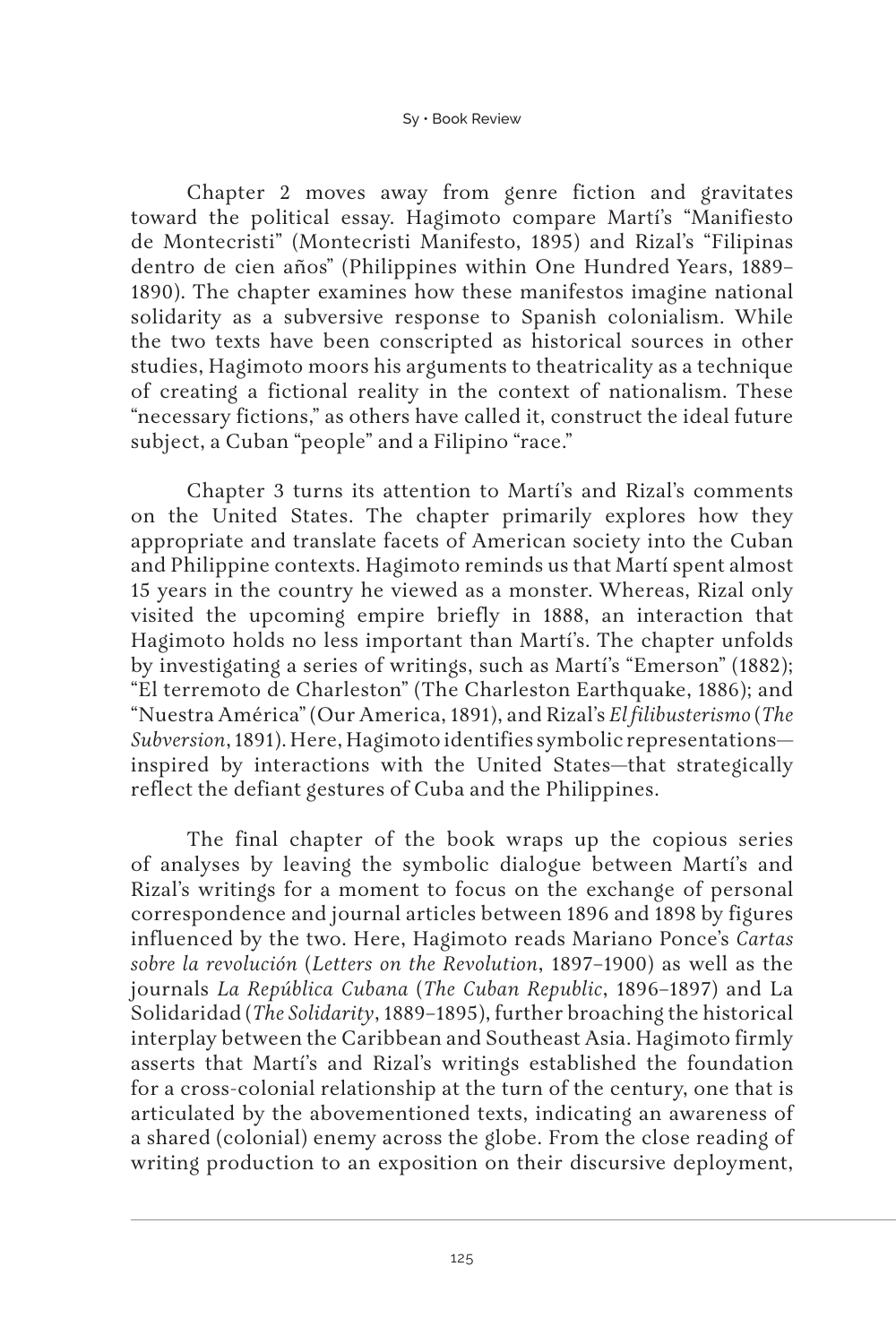*Philippine Journal of Public Policy: Interdisciplinary Development Perspectives* (2020)

Hagimoto offers a sweeping reimagination of Martí's and Rizal's positions in the historical development of radical movements in the Caribbean and Southeast Asia.

Scholars in area studies and Philippine studies can consider Hagimoto's *Between Empires* as a wellspring of well-wrought observations on independence movements. The book illuminates not only ideological contacts and transcendental solidarity that may have been concealed by other frameworks. *Between Empires* also invites us to think strategically outside well-worn approaches and imagine links that may be impossible, if not for clues scattered in verbal texts.

Nevertheless, caution must be made in embracing the assumptions made in *Between Empires*. While the author acknowledges that his analyses hinge on textual exegesis, his recommendations border on the veneration of an imagined intercolonial alliance. Other documents, both available and undiscovered, may better scaffold what seems to me as Hagimoto's projection of a discursive analysis on ideological positions and historically informed developments. Filipinos must especially be careful in delving into the book, lest they fall in the trap of the now proverbial "veneration without understanding."

This risk of misreading is complemented by the boon of proper understanding. Despite such spectrality haunting the fringes of the book, *Between Empires* enjoins us to form linkages that at first seem fragile, if not for a methodology that champions discursive texts. Upon closer inspection, the alliance suggested by Hagimoto only testifies to how heterodox, radical practices in as early as the 19th century refract the democratic aspirations and collective consciousness that movements across the world demonstrate today. The notion of an intercolonial alliance presents an alternative to how we understand the development of "post" colonial polities in history, revealing how anticolonial and anti-imperialist struggles are not only questions of local struggles against domination. Koichi Hagimoto behests that we rethink historical and geographical borders to exhume solidarities in the past that we can learn from in the present.